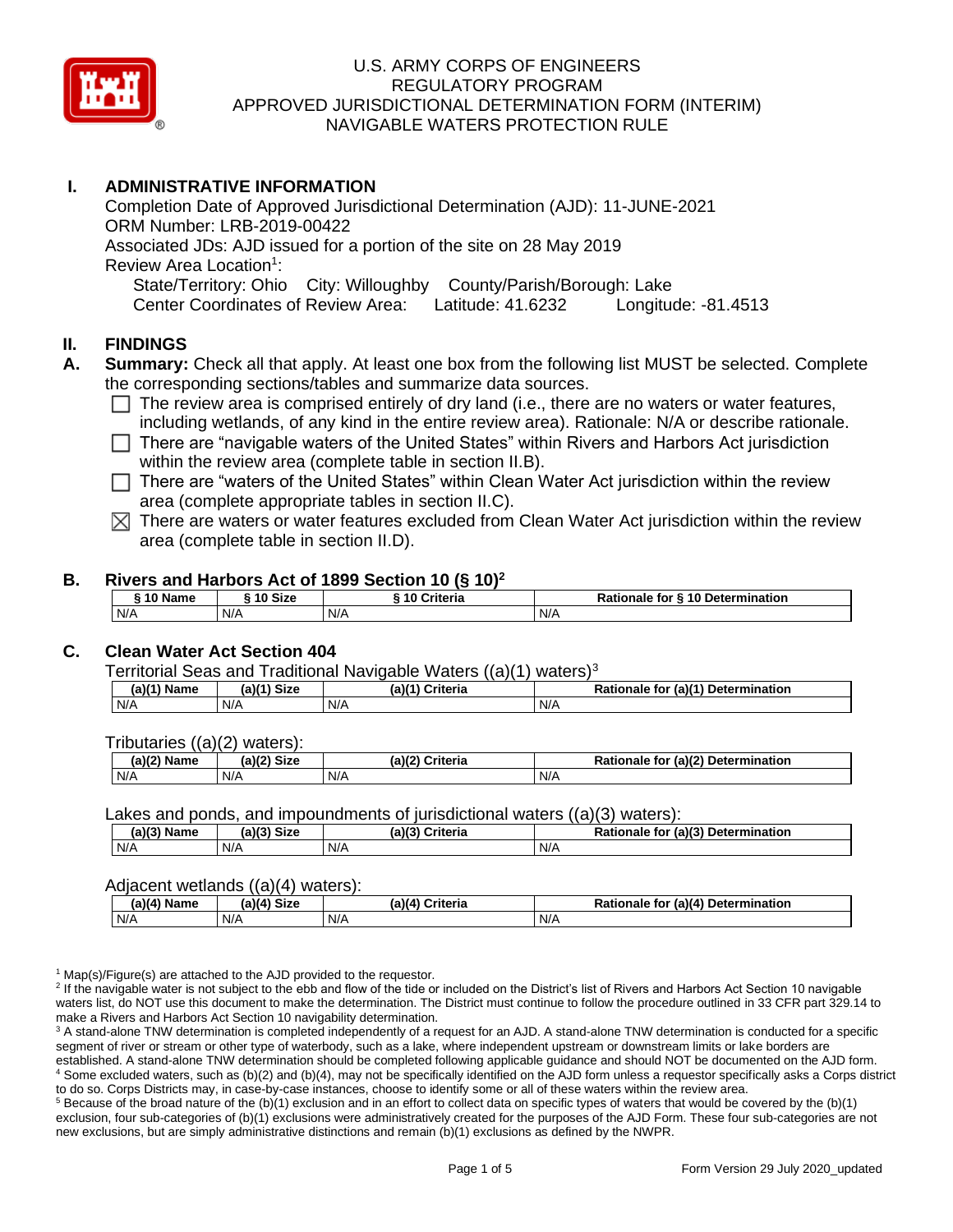

# **D. Excluded Waters or Features**

Excluded waters  $((b)(1) - (b)(12))^4$ :

| <b>Exclusion Name</b> | <b>Exclusion Size</b> | Exclusion <sup>5</sup>      | <b>Rationale for Exclusion Determination</b>                                                                         |
|-----------------------|-----------------------|-----------------------------|----------------------------------------------------------------------------------------------------------------------|
| Wetland A             | $0.19$ acres          | (b)(1) Non-adjacent wetland | (a)(1) Assessment: The wetland is not an $(a)(1)$<br>traditional navigable water or a water subject to the ebb       |
|                       |                       |                             | and flow of the tide. The wetland is not on the Buffalo                                                              |
|                       |                       |                             | District Section 10 list, has not been determined by a<br>Federal Court to be navigable under Federal law, and       |
|                       |                       |                             | does not meet the legal definition of navigable-in-fact.                                                             |
|                       |                       |                             | The wetland has not been used, is not currently being                                                                |
|                       |                       |                             | used, and is not susceptible of being used (with or<br>without reasonable improvements), as a highway for            |
|                       |                       |                             | commerce over which trade and travel are, or may be                                                                  |
|                       |                       |                             | conducted in the customary modes of trade and travel                                                                 |
|                       |                       |                             | on water. The wetland does not support navigation of                                                                 |
|                       |                       |                             | any sort and is hundreds of miles from the nearest tidal<br>water.                                                   |
|                       |                       |                             | (a)(2) Assessment: The wetland is not a naturally<br>occurring surface water channel, or a constructed or            |
|                       |                       |                             | excavated channel used to convey water and therefore,                                                                |
|                       |                       |                             | is not an (a)(2) water.                                                                                              |
|                       |                       |                             | (a)(3) Assessment: The wetland does not meet the                                                                     |
|                       |                       |                             | definition of an (a)(3) water as it is not a lake, pond, or<br>impoundment of a jurisdictional water. The wetland is |
|                       |                       |                             | not a standing body of open water. Mapping resources                                                                 |
|                       |                       |                             | do not indicate that a water of the U.S. previously                                                                  |
|                       |                       |                             | existed in this location.                                                                                            |
|                       |                       |                             | (a)(4) Assessment: The wetland does not meet the                                                                     |
|                       |                       |                             | definition of an (a)(4) adjacent wetland as it does not<br>meet any of the four adjacency criteria set forth in      |
|                       |                       |                             | 33CFR328.3(c)(1) as described below.                                                                                 |
|                       |                       |                             | • The wetland does not abut/touch a water identified in                                                              |
|                       |                       |                             | paragraph (a)(1), (2), or (3) at any point or on any<br>side. The wetland is surrounded by upland on all             |
|                       |                       |                             | sides as verified by the Corps in the field during the                                                               |
|                       |                       |                             | May 20, 2021 site visit. The nearest potential (a)(1),                                                               |
|                       |                       |                             | $(2)$ , or $(3)$ waters are 600+ feet away (see Section<br>IIIC) from the wetland and are separated via              |
|                       |                       |                             | overland flow and through a created ditch.                                                                           |
|                       |                       |                             | The wetland is not inundated by flooding from a                                                                      |
|                       |                       |                             | water identified in paragraph (a)(1), (2), or (3) in a<br>typical year. The wetland is located within FEMA           |
|                       |                       |                             | Flood Zone X (area of minimal flood hazard, usually                                                                  |
|                       |                       |                             | depicted on FIRMs as above the 500-year flood                                                                        |
|                       |                       |                             | level). The wetland is surrounded by upland on all<br>sides as verified by the Corps in the field during the         |
|                       |                       |                             | May 20, 2021 site visit. The nearest potential (a)(1),                                                               |
|                       |                       |                             | (2), or (3) waters are 600+ feet away (see Section                                                                   |

<sup>1</sup> Map(s)/Figure(s) are attached to the AJD provided to the requestor.

<sup>2</sup> If the navigable water is not subject to the ebb and flow of the tide or included on the District's list of Rivers and Harbors Act Section 10 navigable waters list, do NOT use this document to make the determination. The District must continue to follow the procedure outlined in 33 CFR part 329.14 to make a Rivers and Harbors Act Section 10 navigability determination.

<sup>3</sup> A stand-alone TNW determination is completed independently of a request for an AJD. A stand-alone TNW determination is conducted for a specific segment of river or stream or other type of waterbody, such as a lake, where independent upstream or downstream limits or lake borders are established. A stand-alone TNW determination should be completed following applicable guidance and should NOT be documented on the AJD form. <sup>4</sup> Some excluded waters, such as (b)(2) and (b)(4), may not be specifically identified on the AJD form unless a requestor specifically asks a Corps district to do so. Corps Districts may, in case-by-case instances, choose to identify some or all of these waters within the review area.

<sup>5</sup> Because of the broad nature of the (b)(1) exclusion and in an effort to collect data on specific types of waters that would be covered by the (b)(1) exclusion, four sub-categories of (b)(1) exclusions were administratively created for the purposes of the AJD Form. These four sub-categories are not new exclusions, but are simply administrative distinctions and remain (b)(1) exclusions as defined by the NWPR.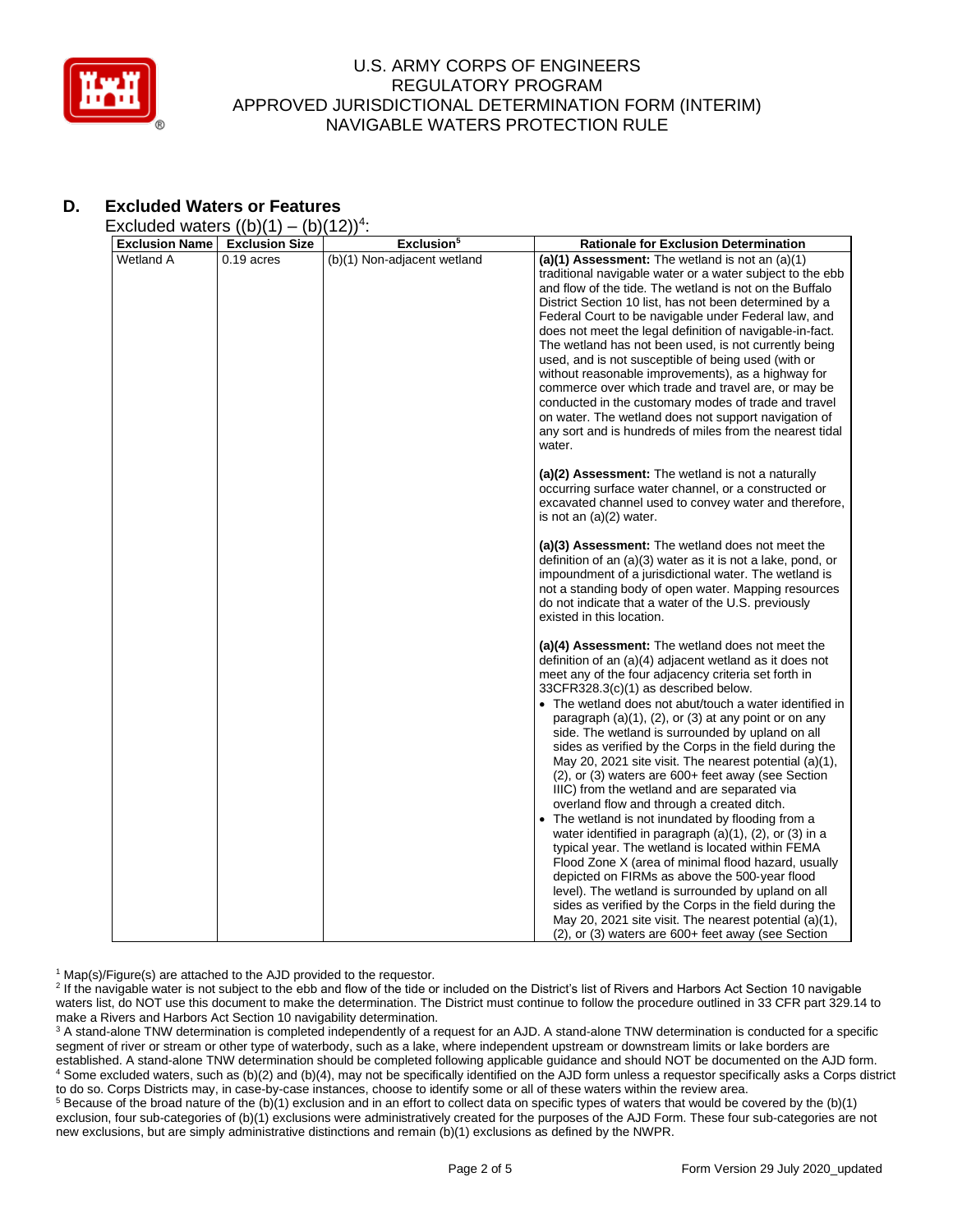

|            |            |                                     | IIIC) from the wetland and are separated from the<br>wetland a created rail way drainage ditch. As the<br>nearest potential $(a)(1)$ , $(2)$ , or $(3)$ water is located at<br>such a distance away, the wetland is within a<br>designated FEMA zone with minimal flooding<br>potential, and any flooding from the $(a)(1)$ , $(2)$ , or $(3)$<br>water would have to extend upstream of the railway<br>ditch over 600 feet away, it is highly unlikely that the<br>wetland would be inundated by flooding from an<br>$(a)(1)$ , $(2)$ , or $(3)$ water in a typical year. No evidence<br>of inundation by flooding was observed during the<br>May 20, 2021 site visit nor on any aerial<br>photographs.<br>The wetland is not physically separated from a water<br>identified in paragraph $(a)(1)$ , $(2)$ , or $(3)$ only by a<br>natural berm, bank, dune, or similar natural feature.<br>The wetland is surrounded by upland on all sides as<br>verified by the Corps in the field during the May 20,<br>2021 site visit. No berms, banks, dunes, or other<br>natural features persist along the wetland boundary.<br>The nearest potential $(a)(1)$ , $(2)$ , or $(3)$ waters are<br>600+ feet away (see Section IIIC) from the wetland<br>and are separated via overland flow and through a<br>created ditch.<br>The wetland is not physically separated from a water<br>identified in paragraph $(a)(1)$ , $(2)$ , or $(3)$ only by an<br>artificial dike, barrier, or similar artificial structure.<br>The wetland is surrounded by upland on all sides as<br>verified by the Corps in the field during the May 20,<br>2021 site visit. No artificial dike, barrier, or similar<br>artificial structure persist immediately along to the<br>wetland boundary. The nearest potential $(a)(1)$ , $(2)$ ,<br>or (3) waters are 600+ feet away (see Section IIIC)<br>from the wetland and are separated via overland flow<br>and through a created ditch. No culvert, flood or tide<br>gate, pump, or similar artificial feature provides direct<br>hydrologic connection between the wetland a water<br>identified in paragraph (a)(1), (2), or (3). The wetland<br>drains downslope via discrete overland sheet flow to<br>a constructed rail way ditch. The ditch drains into a<br>tributary however, this alone does not satisfy<br>adjacency criteria. The wetland is not part of a larger<br>wetland divided by a road or similar artificial<br>structure. |
|------------|------------|-------------------------------------|-----------------------------------------------------------------------------------------------------------------------------------------------------------------------------------------------------------------------------------------------------------------------------------------------------------------------------------------------------------------------------------------------------------------------------------------------------------------------------------------------------------------------------------------------------------------------------------------------------------------------------------------------------------------------------------------------------------------------------------------------------------------------------------------------------------------------------------------------------------------------------------------------------------------------------------------------------------------------------------------------------------------------------------------------------------------------------------------------------------------------------------------------------------------------------------------------------------------------------------------------------------------------------------------------------------------------------------------------------------------------------------------------------------------------------------------------------------------------------------------------------------------------------------------------------------------------------------------------------------------------------------------------------------------------------------------------------------------------------------------------------------------------------------------------------------------------------------------------------------------------------------------------------------------------------------------------------------------------------------------------------------------------------------------------------------------------------------------------------------------------------------------------------------------------------------------------------------------------------------------------------------------------------------------------------------------------------------------------------------------------------------------------------------------------------------------------------------------------|
| Stormwater | 0.17 acres | (b)(10) Stormwater control features | (b)(10) Stormwater control features: Feature was                                                                                                                                                                                                                                                                                                                                                                                                                                                                                                                                                                                                                                                                                                                                                                                                                                                                                                                                                                                                                                                                                                                                                                                                                                                                                                                                                                                                                                                                                                                                                                                                                                                                                                                                                                                                                                                                                                                                                                                                                                                                                                                                                                                                                                                                                                                                                                                                                      |
| Basin      |            |                                     | constructed in upland areas on site for the purpose of<br>stormwater management. Upland area where the                                                                                                                                                                                                                                                                                                                                                                                                                                                                                                                                                                                                                                                                                                                                                                                                                                                                                                                                                                                                                                                                                                                                                                                                                                                                                                                                                                                                                                                                                                                                                                                                                                                                                                                                                                                                                                                                                                                                                                                                                                                                                                                                                                                                                                                                                                                                                                |
|            |            |                                     |                                                                                                                                                                                                                                                                                                                                                                                                                                                                                                                                                                                                                                                                                                                                                                                                                                                                                                                                                                                                                                                                                                                                                                                                                                                                                                                                                                                                                                                                                                                                                                                                                                                                                                                                                                                                                                                                                                                                                                                                                                                                                                                                                                                                                                                                                                                                                                                                                                                                       |
|            |            |                                     | stormwater basin was constructed was verified by an                                                                                                                                                                                                                                                                                                                                                                                                                                                                                                                                                                                                                                                                                                                                                                                                                                                                                                                                                                                                                                                                                                                                                                                                                                                                                                                                                                                                                                                                                                                                                                                                                                                                                                                                                                                                                                                                                                                                                                                                                                                                                                                                                                                                                                                                                                                                                                                                                   |
|            |            |                                     | approved jurisdictional determination on 28 May 2019.                                                                                                                                                                                                                                                                                                                                                                                                                                                                                                                                                                                                                                                                                                                                                                                                                                                                                                                                                                                                                                                                                                                                                                                                                                                                                                                                                                                                                                                                                                                                                                                                                                                                                                                                                                                                                                                                                                                                                                                                                                                                                                                                                                                                                                                                                                                                                                                                                 |

# **III. SUPPORTING INFORMATION**

<sup>1</sup> Map(s)/Figure(s) are attached to the AJD provided to the requestor.

<sup>2</sup> If the navigable water is not subject to the ebb and flow of the tide or included on the District's list of Rivers and Harbors Act Section 10 navigable waters list, do NOT use this document to make the determination. The District must continue to follow the procedure outlined in 33 CFR part 329.14 to make a Rivers and Harbors Act Section 10 navigability determination.

<sup>3</sup> A stand-alone TNW determination is completed independently of a request for an AJD. A stand-alone TNW determination is conducted for a specific segment of river or stream or other type of waterbody, such as a lake, where independent upstream or downstream limits or lake borders are established. A stand-alone TNW determination should be completed following applicable guidance and should NOT be documented on the AJD form. <sup>4</sup> Some excluded waters, such as (b)(2) and (b)(4), may not be specifically identified on the AJD form unless a requestor specifically asks a Corps district to do so. Corps Districts may, in case-by-case instances, choose to identify some or all of these waters within the review area.

 $5$  Because of the broad nature of the (b)(1) exclusion and in an effort to collect data on specific types of waters that would be covered by the (b)(1) exclusion, four sub-categories of (b)(1) exclusions were administratively created for the purposes of the AJD Form. These four sub-categories are not new exclusions, but are simply administrative distinctions and remain (b)(1) exclusions as defined by the NWPR.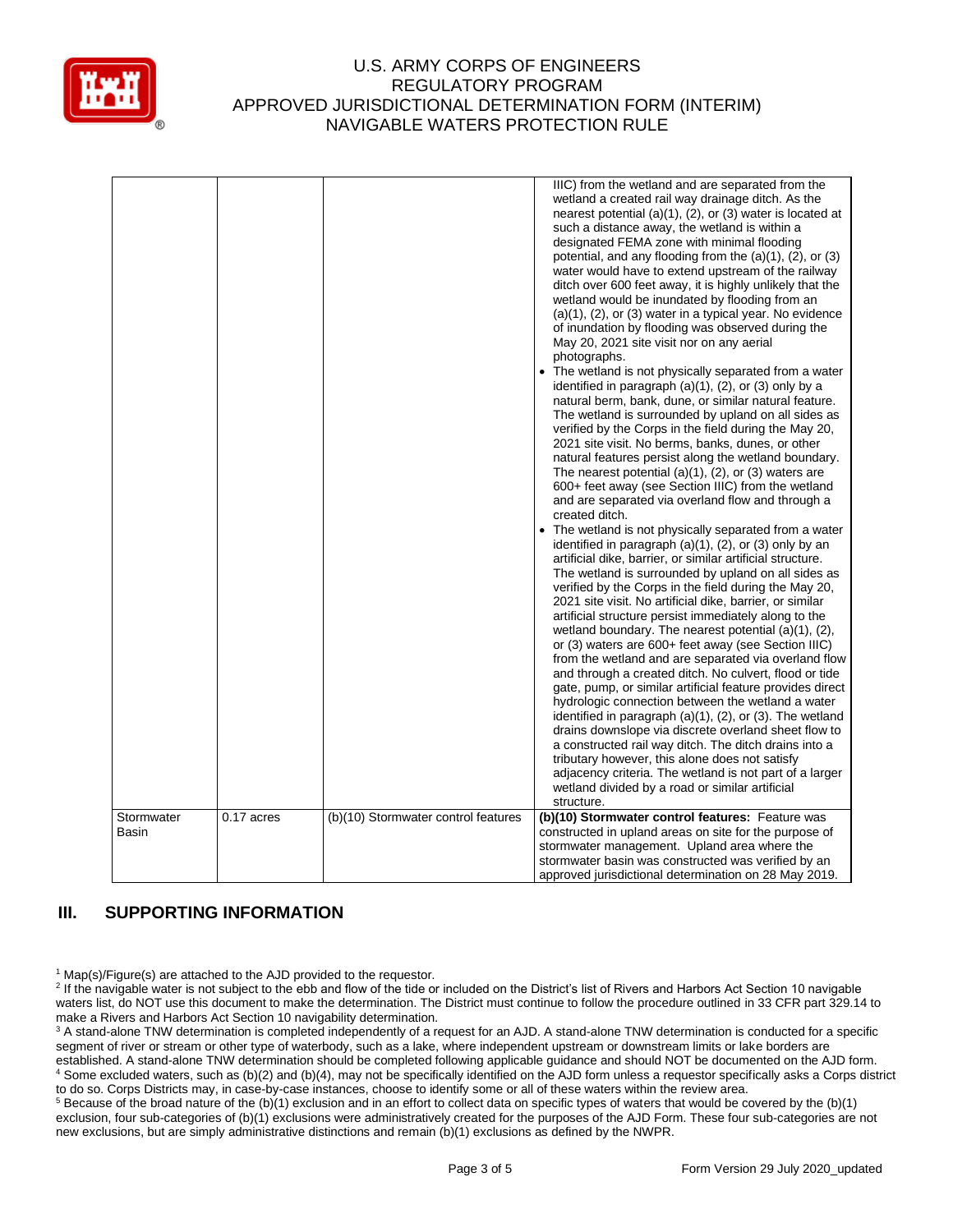

- **A. Select/enter all resources** that were used to aid in this determination and attach data/maps to this document and/or references/citations in the administrative record, as appropriate.
	- **\_X\_** Information submitted by, or on behalf of, the applicant/consultant: *Wetland Delineation Parcel Number 27-A-010-0-00-013-0 City of Willoughby, Lake County, Ohio, April 2021 submitted to USACE LRB via email on May 3, 2021* This information *is* sufficient for purposes of this AJD. Rationale: *N/A*
	- **\_\_\_** Data sheets prepared by the Corps: *Title(s) and/or date(s).*
	- **\_X\_** Photographs: *ConnectExplorer aerial photographs dated 4-16-2020, 10-2-2020, 10-8-2020, 11-28-2020, 12-13-2020.*
	- **\_X\_** Corps Site visit(s) conducted on: *May 20, 2021*
	- **\_X\_** Previous Jurisdictional Determinations (AJDs or PJDs): *LRB-2019-00422, May 28, 2019 Approved Jurisdictional Determination*
		- **\_\_\_** Antecedent Precipitation Tool: *provide detailed discussion in Section III.B.*
	- **\_X\_** *USDA NRCS Soil Survey: USDA NRCS Web Soil Survey, https://websoilsurvey.nrcs.usda.gov/ accessed 6/3/2021*
	- **\_X\_** USFWS NWI maps: *USFWS National Wetland Inventory: Surface Waters and Wetlands, https://www.fws.gov/wetlands/data/mapper.html accessed 6/3/2021* **\_\_\_** USGS topographic maps:

# **Other data sources used to aid in this determination:**

| Othol Gata Sources asculto and in this uctonimation. |                                                                                          |  |  |  |
|------------------------------------------------------|------------------------------------------------------------------------------------------|--|--|--|
| Data Source (select)                                 | Name and/or date and other relevant information                                          |  |  |  |
| <b>USGS Sources</b>                                  | USGS The National Map Viewer, https://apps.nationalmap.gov/viewer/accessed 3/22/2021     |  |  |  |
| <b>USDA Sources</b>                                  | N/A.                                                                                     |  |  |  |
| NOAA Sources                                         | N/A.                                                                                     |  |  |  |
| <b>USACE Sources</b>                                 | USACE ORM Database (Regulatory- ORM Project Locations and ORM Aquatic Resources)         |  |  |  |
| State/Local/Tribal Sources                           | Cuyahoga County Web Mapping Application (https://gis.lakecountyohio.gov/lakenavigator3/) |  |  |  |
| <b>Other Sources</b>                                 | USEPA WATERS feature layers, Google Earth                                                |  |  |  |

**B. Typical year assessment(s):** The Corps Antecedent Precipitation Tool was used to complete typical year assessments. The APT pulls precipitation data from NOAA's Daily Global Historical Climatology Network. The APT evaluates normal precipitation conditions based on the three 30-day periods preceding the observation date. For each period, a weighted condition value is assigned by determining whether the 30- day precipitation total falls within, above, or below the 70th and 30th percentiles for totals from the same date range over the preceding 30 years. The APT then makes a determination of "normal," "wetter than normal," or "drier than normal" based on the condition value sum. The APT also displays results generated via the Palmer Drought Severity Index (PDSI) and the University of Delaware WebWIMP. The latitude/longitude for the subject parcel was input into the APT and "single" point was chosen for the geographic area.

 $1$  Map(s)/Figure(s) are attached to the AJD provided to the requestor.

<sup>&</sup>lt;sup>2</sup> If the navigable water is not subject to the ebb and flow of the tide or included on the District's list of Rivers and Harbors Act Section 10 navigable waters list, do NOT use this document to make the determination. The District must continue to follow the procedure outlined in 33 CFR part 329.14 to make a Rivers and Harbors Act Section 10 navigability determination.

<sup>&</sup>lt;sup>3</sup> A stand-alone TNW determination is completed independently of a request for an AJD. A stand-alone TNW determination is conducted for a specific segment of river or stream or other type of waterbody, such as a lake, where independent upstream or downstream limits or lake borders are established. A stand-alone TNW determination should be completed following applicable guidance and should NOT be documented on the AJD form. <sup>4</sup> Some excluded waters, such as (b)(2) and (b)(4), may not be specifically identified on the AJD form unless a requestor specifically asks a Corps district

to do so. Corps Districts may, in case-by-case instances, choose to identify some or all of these waters within the review area.  $5$  Because of the broad nature of the (b)(1) exclusion and in an effort to collect data on specific types of waters that would be covered by the (b)(1) exclusion, four sub-categories of (b)(1) exclusions were administratively created for the purposes of the AJD Form. These four sub-categories are not new exclusions, but are simply administrative distinctions and remain (b)(1) exclusions as defined by the NWPR.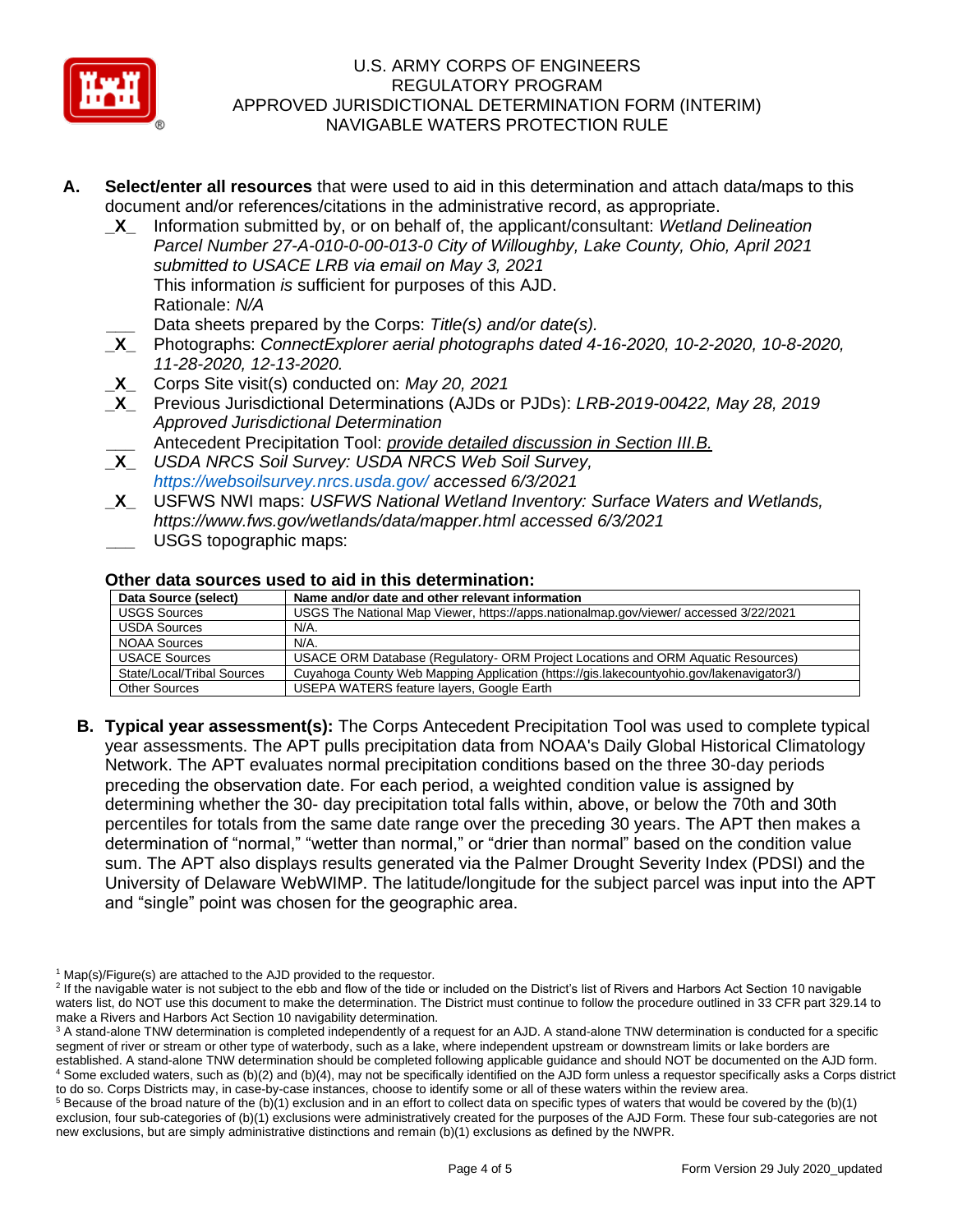

| Latitude | Longitude | Date       | <b>PDSI</b><br>Value | <b>PDSI Class</b> | Season | <b>ARC</b><br>Score | <b>Antecedent Precip</b><br>Condition |
|----------|-----------|------------|----------------------|-------------------|--------|---------------------|---------------------------------------|
|          |           |            |                      |                   | Wet    |                     |                                       |
| 41.62419 | 81.45139  | 4/6/2012   | $-1.64$              | Mild drought      | Season | 13                  | <b>Normal Conditions</b>              |
|          |           |            |                      |                   | Wet    |                     |                                       |
| 41.62419 | 81.45139  | 5/14/2017  | 1.66                 | Mild wetness      | Season | 14                  | <b>Normal Conditions</b>              |
|          |           |            |                      | Moderate          | Wet    |                     |                                       |
| 41.62419 | 81.45139  | 4/16/2020  | 2.52                 | wetness           | Season | 10                  | <b>Normal Conditions</b>              |
|          |           |            |                      | Moderate          | Wet    |                     |                                       |
| 41.62419 | 81.45139  | 10/2/2020  | 2.28                 | wetness           | Season | 15                  | Wetter than Normal                    |
|          |           |            |                      | Moderate          | Wet    |                     |                                       |
| 41.62419 | 81.45139  | 10/8/2020  | 2.28                 | wetness           | Season | 12                  | <b>Normal Conditions</b>              |
|          |           |            |                      | Moderate          | Wet    |                     |                                       |
| 41.62419 | 81.45139  | 11/28/2020 | 2                    | wetness           | Season | 11                  | <b>Normal Conditions</b>              |
|          |           |            |                      | Moderate          | Wet    |                     |                                       |
| 41.62419 | 81.45139  | 12/13/2020 | 2.1                  | wetness           | Season | 16                  | Wetter than Normal                    |

# **C. Additional comments to support AJD:**

- May 28, 2019 Approved Jurisdictional Determination (AJD) identified no Waters of the US present on the site. The previous AJD did not cover the entire site, as of 2020, the site was merged with the property to the east, increasing its size. A new AJD was requested that covers the entire new site.
- May 20, 2021 site visit and delineation verification determined that the wetland on site (Wetland A) is not adjacent to any other waters on site or off site. The nearest waterway is a railroad constructed drainage ditch, north of the site that is only connected to the wetland via overland flow. The constructed ditch flows to the north east for 600+ feet. The ditch then flows into a potentially re-directed and ditched stream channel at 41.6252, -81.4497. The ditch that the wetland is connected to via overland flow, is not jurisdictional by rule as a (b)(5) water.
- A review of aerial imagery was performed, and those dates were included in the APT review. All reviewed aerial images showed no connection of the wetland to downstream waters and were either under normal or wetter than normal conditions.
- Taking into consideration, all of the above reviewed material, Wetland A was determined to be isolated.

 $1$  Map(s)/Figure(s) are attached to the AJD provided to the requestor.

<sup>&</sup>lt;sup>2</sup> If the navigable water is not subject to the ebb and flow of the tide or included on the District's list of Rivers and Harbors Act Section 10 navigable waters list, do NOT use this document to make the determination. The District must continue to follow the procedure outlined in 33 CFR part 329.14 to make a Rivers and Harbors Act Section 10 navigability determination.

<sup>&</sup>lt;sup>3</sup> A stand-alone TNW determination is completed independently of a request for an AJD. A stand-alone TNW determination is conducted for a specific segment of river or stream or other type of waterbody, such as a lake, where independent upstream or downstream limits or lake borders are established. A stand-alone TNW determination should be completed following applicable guidance and should NOT be documented on the AJD form. <sup>4</sup> Some excluded waters, such as (b)(2) and (b)(4), may not be specifically identified on the AJD form unless a requestor specifically asks a Corps district

to do so. Corps Districts may, in case-by-case instances, choose to identify some or all of these waters within the review area.  $5$  Because of the broad nature of the (b)(1) exclusion and in an effort to collect data on specific types of waters that would be covered by the (b)(1) exclusion, four sub-categories of (b)(1) exclusions were administratively created for the purposes of the AJD Form. These four sub-categories are not new exclusions, but are simply administrative distinctions and remain (b)(1) exclusions as defined by the NWPR.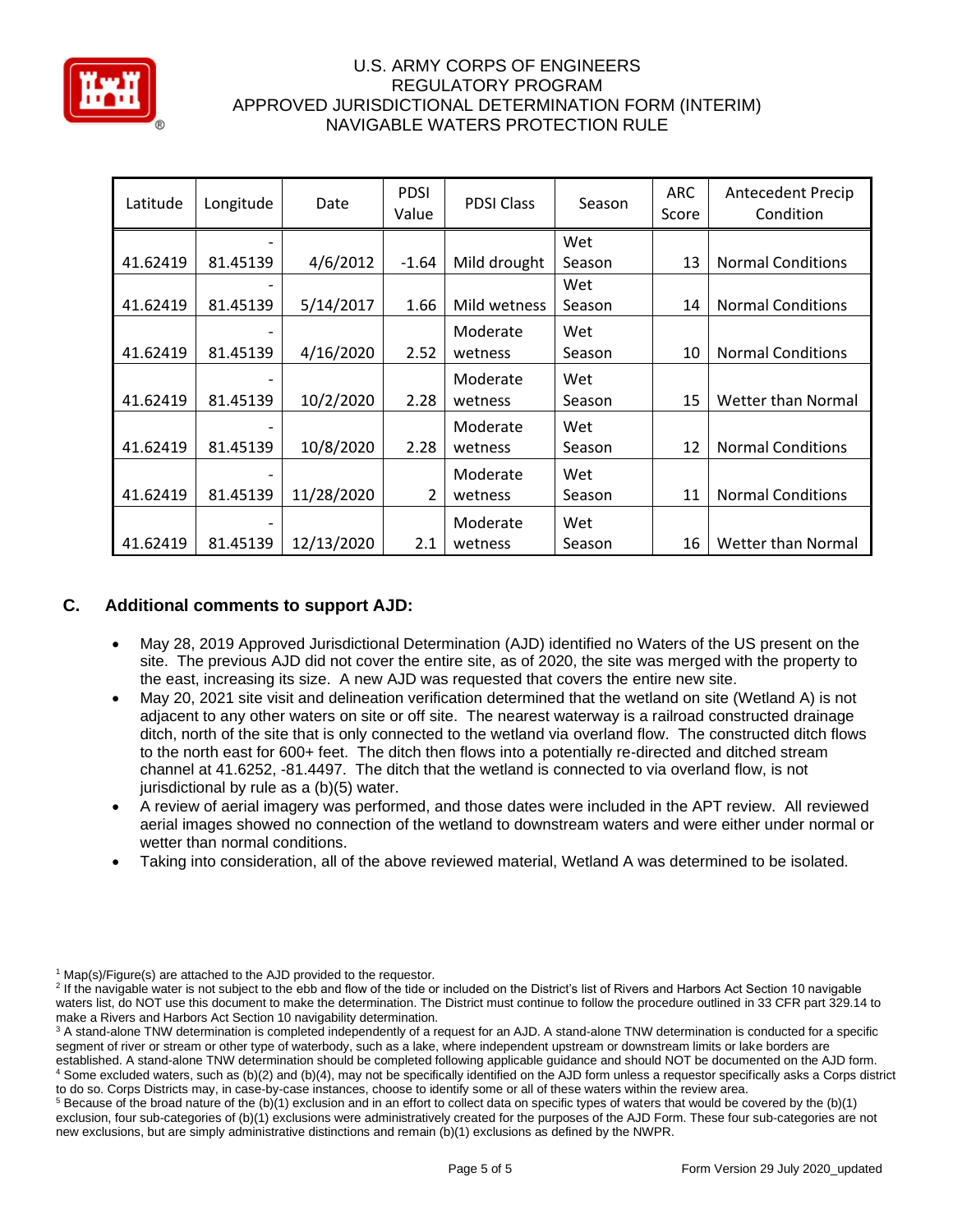